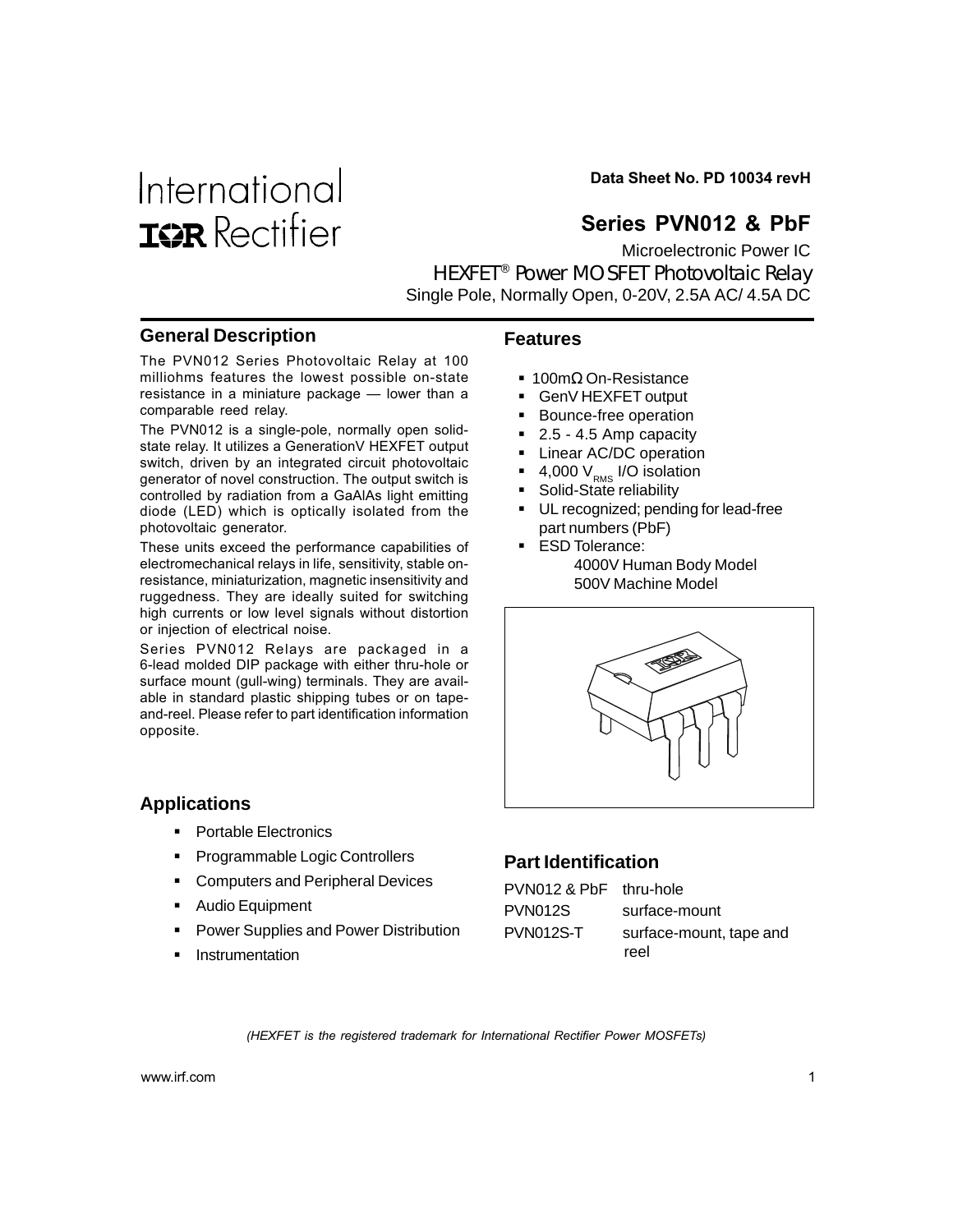## International **IQR** Rectifier

## **Electrical Specifications** (-40°C ≤ TA ≤ +85°C unless otherwise specified)

| <b>INPUT CHARACTERISTICS</b>                                                   | Limits    | Units |
|--------------------------------------------------------------------------------|-----------|-------|
| Minimum Control Current (see figure 1)                                         | 3.0       | mA    |
| Maximum Control Current for Off-State Resistance $\omega T_{A} = +25^{\circ}C$ | 0.4       | mA    |
| Control Current Range (Caution: current limit input LED, see figure 6)         | 3.0 to 25 | mA    |
| Maximum Reverse Voltage                                                        | 6.0       |       |

| <b>OUTPUT CHARACTERISTICS</b>                                                                                     |               | <b>Units</b>       |
|-------------------------------------------------------------------------------------------------------------------|---------------|--------------------|
| <b>Operating Voltage Range</b>                                                                                    | 0 to $\pm 20$ | $V(DC$ or AC peak) |
| Maximum Continuous Load Current @ $T_{A} = +40^{\circ}C$ , 5mA Control (see figure 1)                             |               |                    |
| A Connection                                                                                                      | $2.5\,$       | A (DC or AC)       |
| <b>B</b> Connection                                                                                               | 3.0           | A(DC)              |
| C Connection                                                                                                      | 4.5           | A(DC)              |
| Maximum Pulsed Load Current $@T_{\Delta}=+25^{\circ}C$ , (100 ms $@$ 10% duty cycle)                              |               |                    |
| A Connection                                                                                                      | 6.0           | A (DC or AC)       |
| Maximum On-State Resistance $\mathcal{Q}T_{A}=+25\degree C$ , for 1A pulsed load, 5mA Control (see figure 4)      |               |                    |
| A Connection                                                                                                      | 100           |                    |
| <b>B</b> Connection                                                                                               | 65            | $m\Omega$          |
| C Connection                                                                                                      | 40            |                    |
| Minimum Off-State Resistance @ $T_A = +25^{\circ}C$ , $\pm 16V_{DC}$                                              |               | Ω                  |
| Maximum Turn-On Time $\mathcal{D}_{A}=+25^{\circ}$ C (see figure 7), for 1A, 20 V <sub>DC</sub> load, 5mA Control |               | ms                 |
| Maximum Turn-Off Time $\mathcal{Q}T_{A}=+25^{\circ}C$ (see figure 7), for 1A, 20 $V_{DC}$ load, 5mA Control       |               | ms                 |
| Maximum Output Capacitance $\omega$ 20V <sub>pc</sub> (see figure 2)                                              |               | рF                 |

| <b>GENERAL CHARACTERISTICS</b>                                                                           |           | Limits          | <b>Units</b> |
|----------------------------------------------------------------------------------------------------------|-----------|-----------------|--------------|
| Minimum Dielectric Strength, Input-Output                                                                |           | 4000            | <b>VRMS</b>  |
| Minimum Insulation Resistance, Input-Output, $\mathcal{O}T_A = +25^{\circ}C$ , 50%RH, 100V <sub>DC</sub> |           | $10^{12}$       | Ω            |
| Maximum Capacitance, Input-Output                                                                        |           | 1.0             | pF           |
| Maximum Pin Soldering Temperature (10 seconds maximum)                                                   |           | $+260$          |              |
| Ambient Temperature Range:                                                                               | Operating | $-40$ to $+85$  | °C           |
|                                                                                                          | Storage   | $-40$ to $+100$ |              |

International Rectifier does not recommend the use of this product in aerospace, avionics, military or life support applications. Users of this International Rectifier product in such applications assume all risks of such use and indemnify International Rectifier against all damages resulting from such use.

## **Connection Diagrams**



B Connection

LOAD

"C" Connection

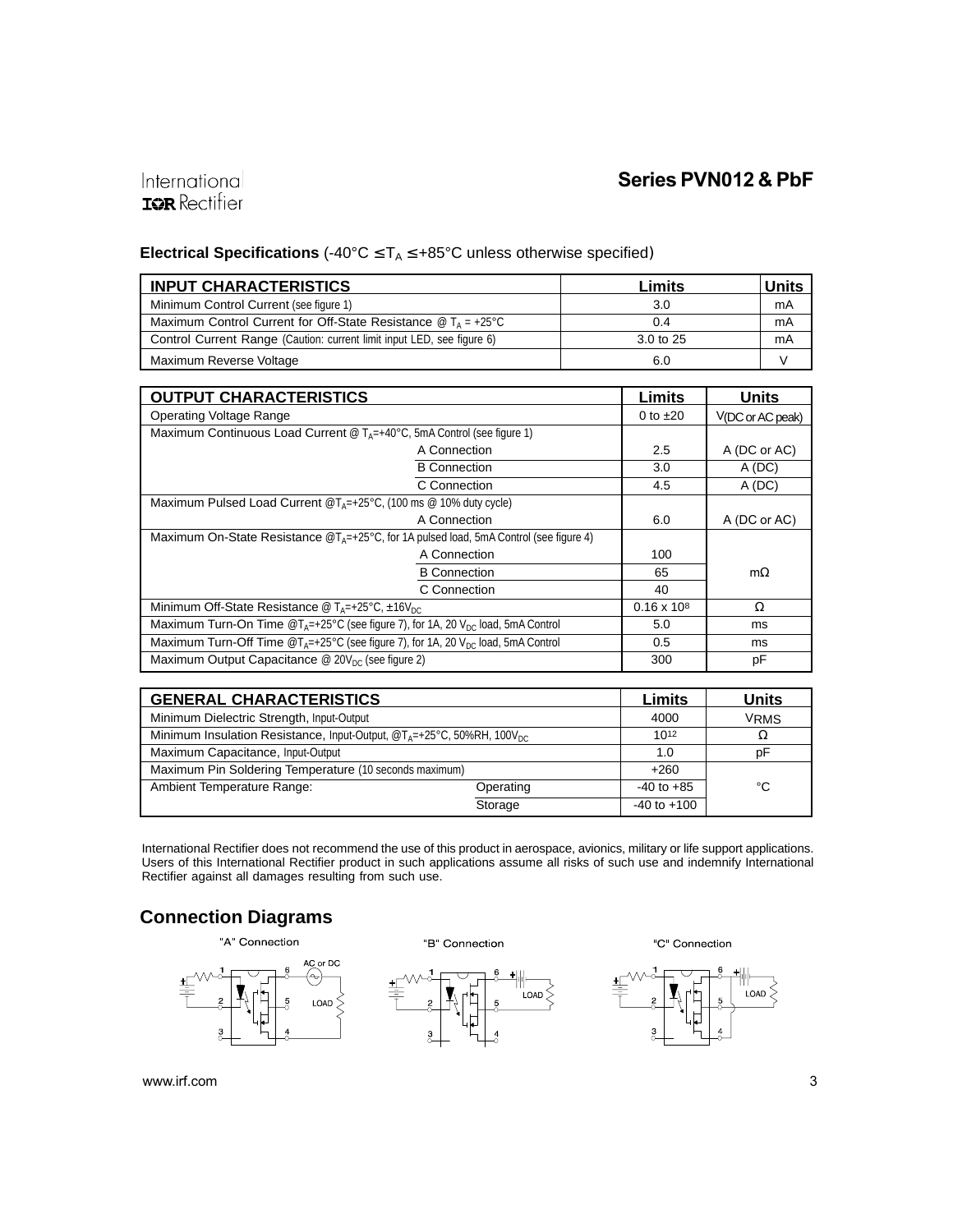# International **IGR** Rectifier



\* Derating of 'B' and 'C' connection at +85°C will be 70% of that specified at +40°C and is linear from +40°C to +85°C.





Figure 4. Typical Normalized On-Resistance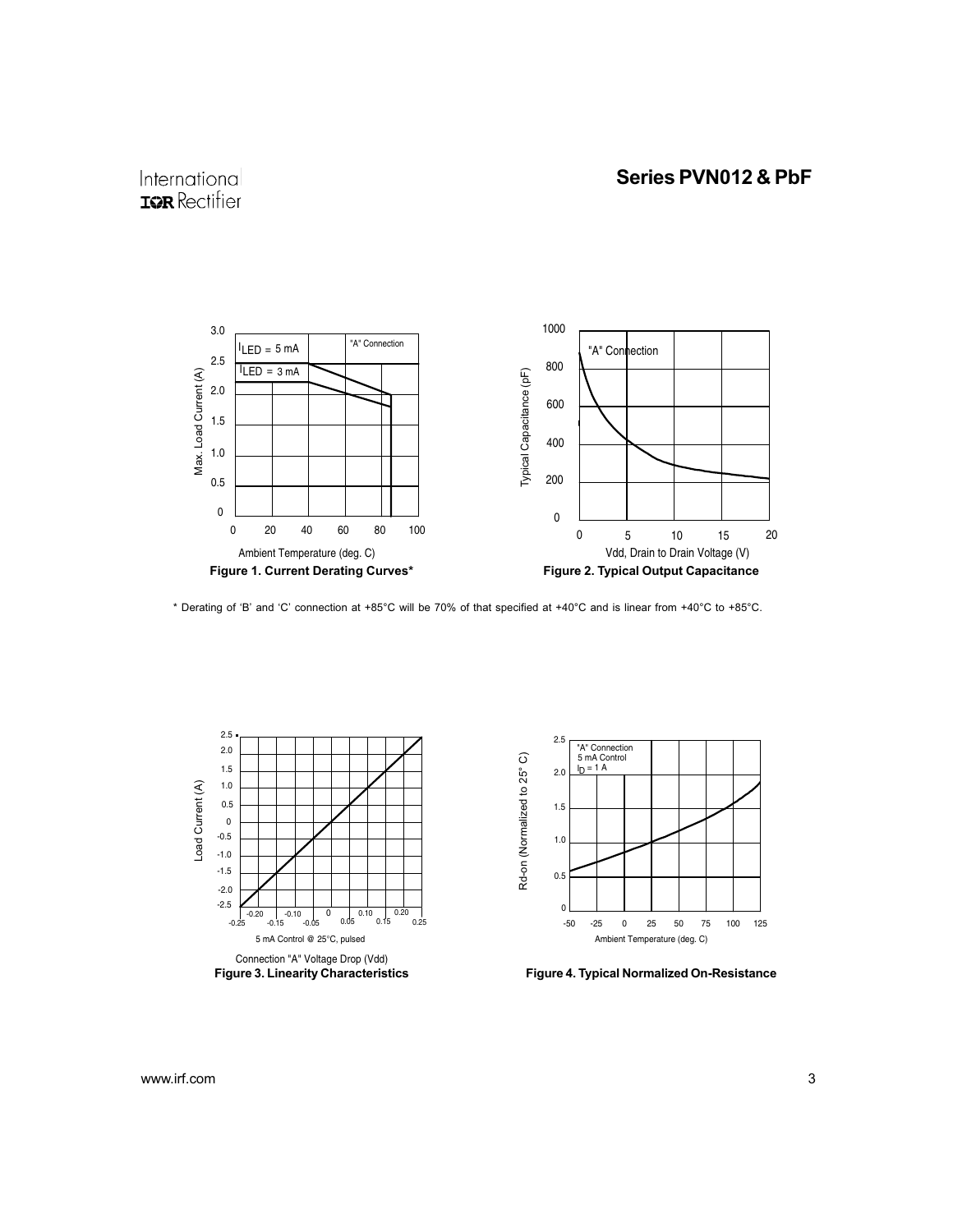# International **IOR** Rectifier







Figure 7. Typical Delay Times Figure 8. Delay Time Definitions